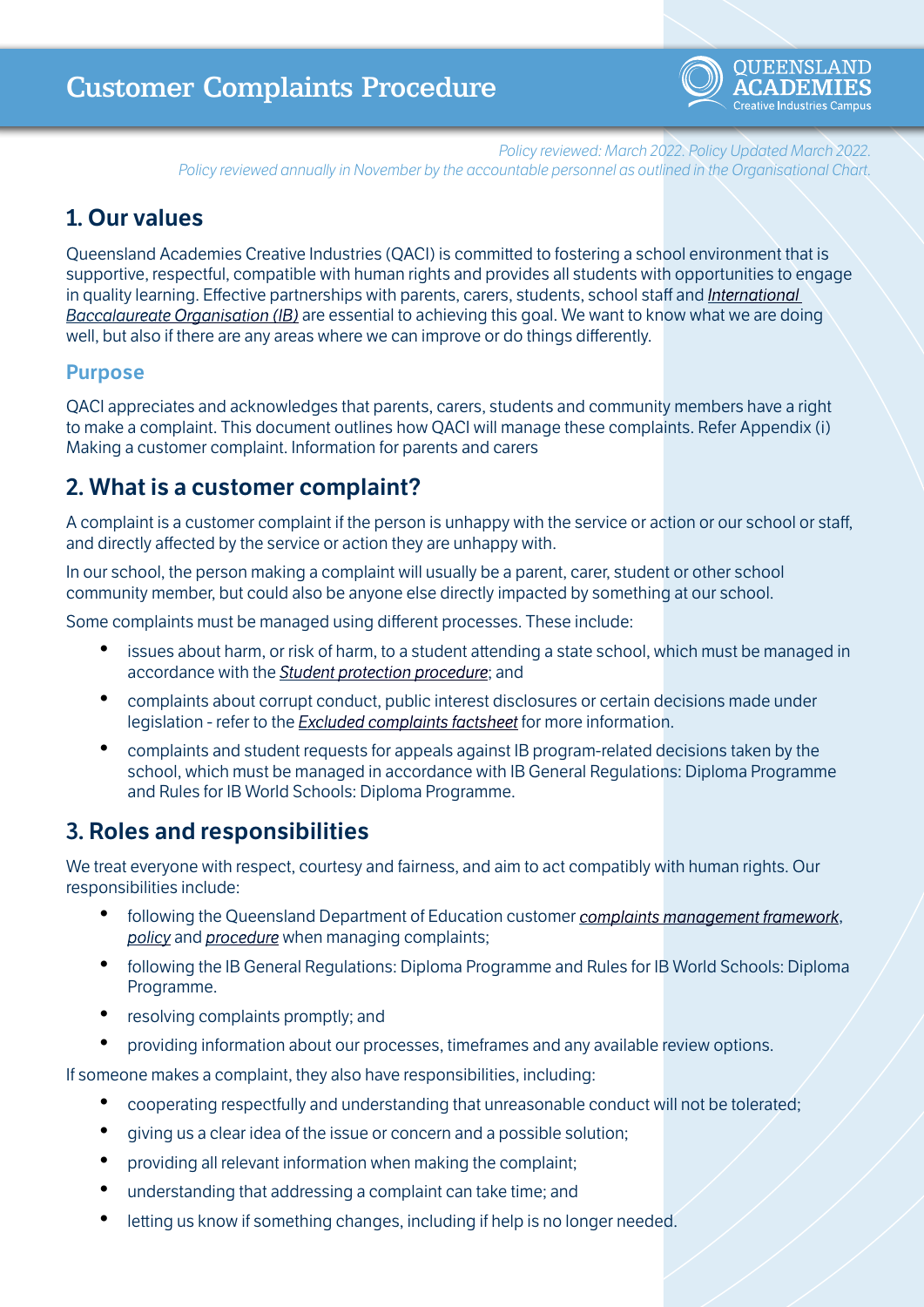# **4. Complaints management process**

At QACI, our complaints management process aligns to the expectations of the Queensland Department of Education and the IB. The process involves the following steps:

#### **i. Receipt**

The complaint should be made where the problem or issue arose. At QACI, we ask parents, carers, students or community members who would like to make a complaint to either send an email marked 'private and confidential' to *[admin@qaci.eq.edu.au](mailto:admin@qaci.eq.edu.au)* or *[principal@qaci.eq.edu.au](mailto:principal@qaci.eq.edu.au)* or visit the school office to make an appointment to meet with the Principal or another member of the Executive Leadership Team.

The following information should be provided when making a complaint:

- what happened, including when and where it occurred, and who was involved; and
- what outcome or solution you are seeking to address your issue or concern.

The school will accept anonymous complaints; however, it is important to understand that this could limit how a complaint is assessed and resolved, and it may also prevent an outcome being provided.

### **ii. Assessment and management**

The school will examine the issue(s) raised and try to resolve the complaint. We aim to do this promptly, but understand that we have many other responsibilities and it may not be possible to make contact or resolve a complaint immediately. In some instances, where the complaint is related to a decision taken by the school about IB program-related matters, the school may be required to refer to the IB during the assessment and management stage of receiving the complaint.

### **iii. Providing an outcome**

Once we finish examining the complaint, we will let the person who has made the complaint know the outcome and any available review options.

#### **Review options**

If the person who has made the complaint is dissatisfied with the outcome or the way the school handled their complaint, they can contact the *[regional office](https://education.qld.gov.au/contact-us/state-schools-regional-contacts)* to ask for an internal review. A *[Request for internal review form](https://ppr.qed.qld.gov.au/pp/customer-complaints-management-internal-review-procedure)* should be completed and the request should be submitted within 28 days.

There is also an external review option (for example, the Queensland Ombudsman or Queensland Human Rights Commission), which becomes available once the department's complaints process has been exhausted.

# **5. More information and resources**

The following resources contain additional information:

- *[Compliments and customer complaints](https://qed.qld.gov.au/contact/customer-compliments-complaints)*
- *[Customer complaints management framework](https://ppr.qed.qld.gov.au/attachment/customer-complaints-management-framework.pdf)*
- Making a customer complaint: Information for parents and carers *See Appendix (i)*
- *[The IB complaints procedure](https://ibo.org/contentassets/fab8ccef45b743c0a68de6f9ea989385/ib-complaints-procedure-nov-2018-en.pdf)*

### **Endorsement**

*Effective date: March 2022 Review date: March 2023*

*Principal - Gavin Bryce P&C President - Sarah Johnson*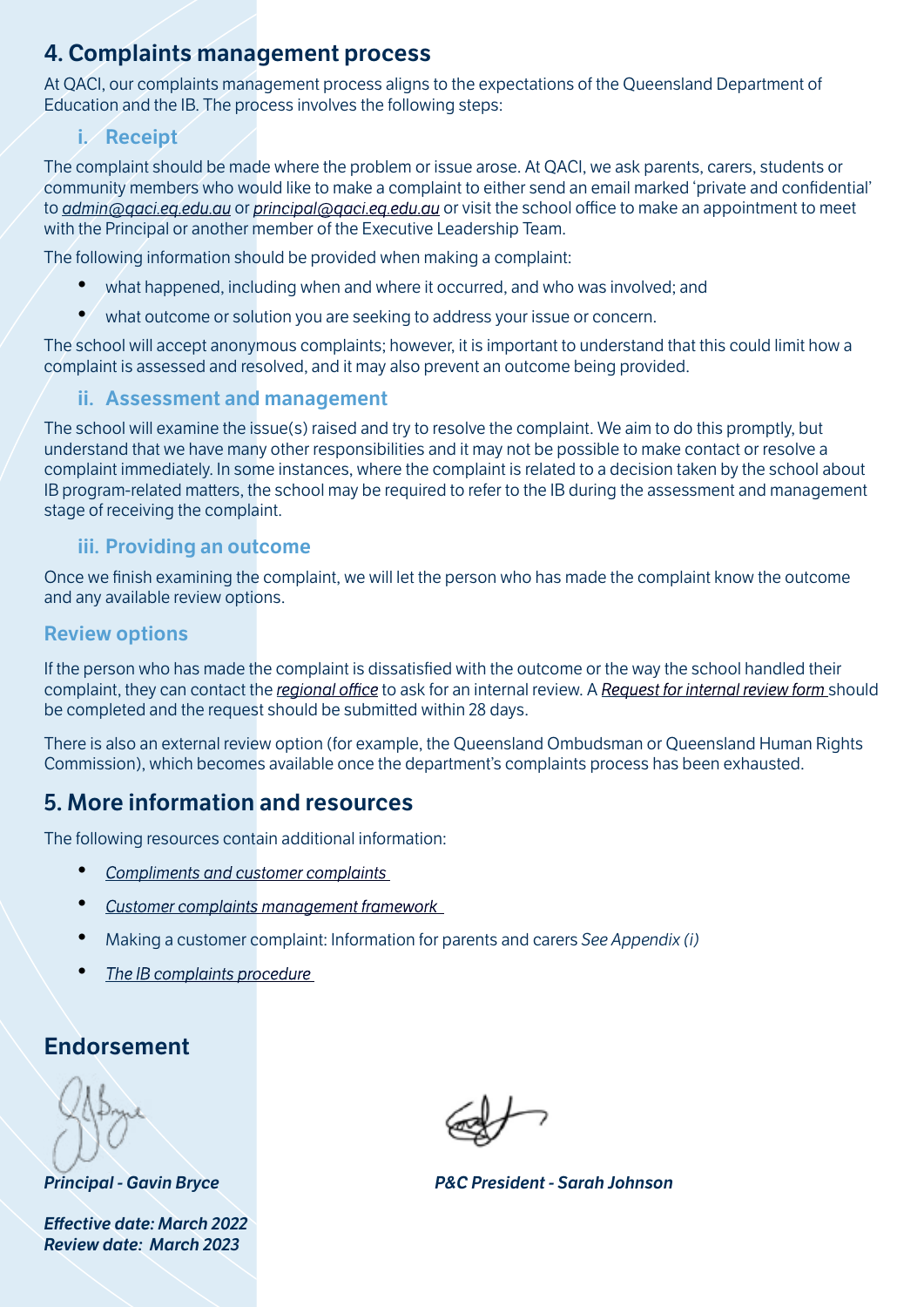### **Making a customer complaint**

*Information for parent and carers*

#### **What is a customer complaint?**

As a parent or carer, you can express dissatisfaction with the service or action of the Department of Education (the department) or its staff, including decisions made or actions taken in a school and/or by the local regional office. A customer complaint includes decisions taken by the school about IB Program-related matters.

#### *How does the department manage my customer complaint?*

The department is committed to responding to customer complaints in an accountable, transparent, timely and fair way that is compatible with human rights. For information about how the department manages customer complaints you should refer to the *[Customer complaints management framework](https://ppr.qed.qld.gov.au/attachment/customer-complaints-management-framework.pdf)*, *[policy](https://ppr.qed.qld.gov.au/pp/customer-complaints-management-policy)* and *[procedure](https://ppr.qed.qld.gov.au/pp/customer-complaints-management-procedure)* and the *[Internal review procedure online.](https://ppr.qed.qld.gov.au/pp/customer-complaints-management-internal-review-procedure)*

For customer complaints about school matters, you are encouraged to use the following three step approach:

1. **Early resolution**: the best place to raise any concerns is at the point where the problem or issue arose. You can make an appointment at the school to discuss your complaint with your child's teacher or the principal. You are also welcome to lodge your complaint in writing or over the phone. You can also make a complaint through *[QGov](https://www.complaints.services.qld.gov.au/)*.

Check the school's website to find your school's complaints management process. The *[schools directory](https://schoolsdirectory.eq.edu.au/)* contains contact information for all schools.

The *[regional office](https://education.qld.gov.au/contact-us/state-schools-regional-contacts)* may be able to assist you through this process, or provide you with advice.

- 2. **Internal review**: if, after taking the early resolution step, you are dissatisfied with the outcome of your complaint or how the complaint was handled, you can ask the local *[regional office](https://education.qld.gov.au/contact-us/state-schools-regional-contacts)* to conduct a review. You need to submit a Request for internal review form within 28 days of receiving the complaint outcome.
- 3. **External review**: if you are dissatisfied after the internal review, you may wish to contact a review authority, such as the *[Queensland Ombudsman](https://www.ombudsman.qld.gov.au/)* or *[Queensland Human Rights Commission](https://www.qhrc.qld.gov.au/)*, and request an independent, external review.

Some matters need to be handled in a different way to school matters and will be referred to other areas in the department. These include:

- issues about harm, or risk of harm, to a student attending a state school, which must be managed in accordance with the *[Student protection procedure](https://ppr.qed.qld.gov.au/pp/student-protection-procedure)*.
- complaints about corrupt conduct, public interest disclosures; or certain decisions made under legislation, which will be dealt with as outlined in the Excluded complaints factsheet.

You can make an anonymous complaint; however, please understand that if you do not identify the school, or if you advise that you do not wish the school to be contacted, it may limit how your complaint can be assessed and resolved. If no contact information is provided, the department cannot reply back to you.

#### **What are my responsibilities when lodging a customer complaint?**

You have a right to make a complaint to the department, however, you also have responsibilities as a complainant to:

- be respectful and understand that unreasonable conduct will not be tolerated by school, regional or departmental staff
- clearly outline what the problem is, what you are unhappy about and your desired outcome
- provide all relevant information when making a customer complaint and inform the department of any changes impacting on your complaint
- understand that if the complaint is complex, it can take time to assess, manage and resolve.